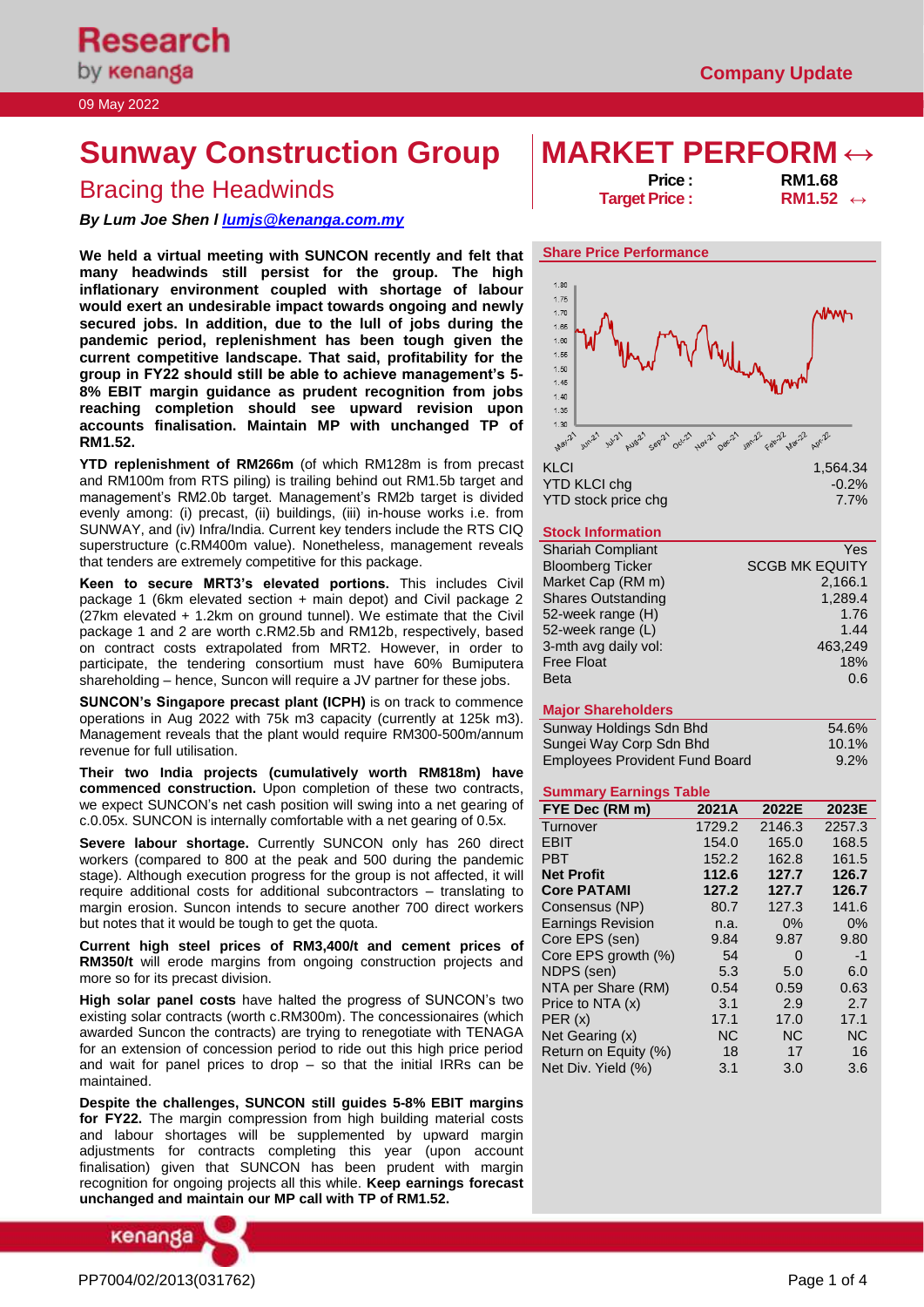# 09 May 2022

**Risks include** lower-than-expected margins, and delay in work progress.

| <b>Sum of Parts Target Price</b> |              |                    |
|----------------------------------|--------------|--------------------|
| <b>Items</b>                     | Value (RM m) | <b>Remarks</b>     |
| Construction                     | 1,858        | Apply 16x FY22F PE |
| Precast concrete                 | 106          | Apply 10x FY22F PE |
| <b>Equity value</b>              | 1,964        |                    |
|                                  |              |                    |
| No. of shares (m)                | 1,293        |                    |
| Equity value per share (RM)      | 1.52         |                    |
| Source: Kenanga Research         |              |                    |

*This section is intentionally left blank*

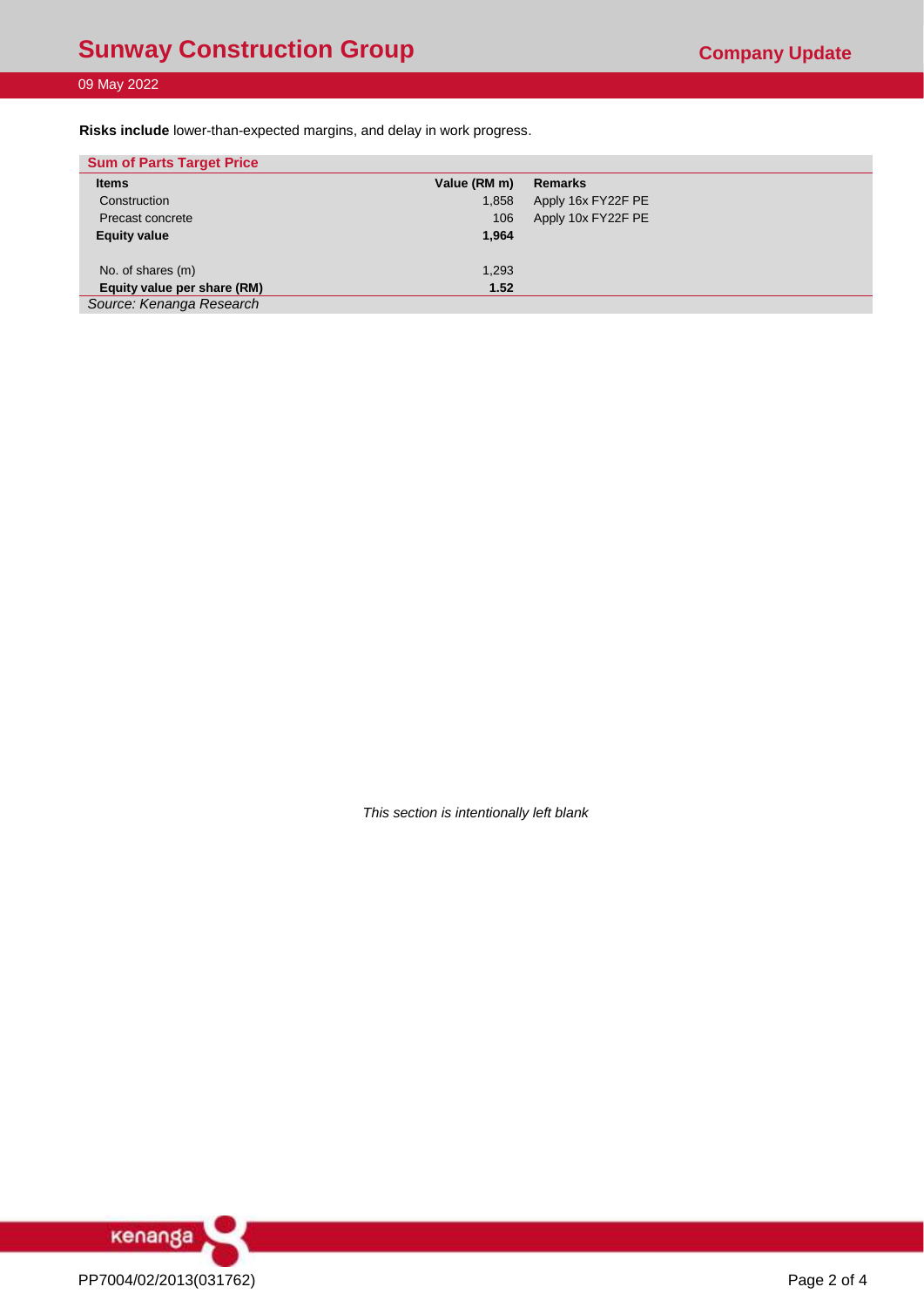# 09 May 2022

| <b>Peer Comparison</b>              |                              |                                |                  |                              |                         |                 |                 |       |                                               |                 |                 |              |           |
|-------------------------------------|------------------------------|--------------------------------|------------------|------------------------------|-------------------------|-----------------|-----------------|-------|-----------------------------------------------|-----------------|-----------------|--------------|-----------|
| <b>Name</b>                         | Last<br><b>Price</b><br>(RM) | <b>Market</b><br>Cap<br>(RM'm) | <b>Shariah</b>   | <b>Current</b><br><b>FYE</b> | PER (x) - Core Earnings |                 | PBV(x)          |       | <b>Net Div</b><br><b>ROE (%)</b><br>$Yld$ (%) |                 | <b>Target</b>   | Rating       |           |
|                                     |                              |                                | <b>Compliant</b> |                              | Hist.                   | $1-Yr.$<br>Fwd. | $2-Yr.$<br>Fwd. | Hist. | $1-Yr$ .<br>Fwd.                              | $1-Yr.$<br>Fwd. | $1-Yr.$<br>Fwd. | <b>Price</b> |           |
| <b>STOCKS UNDER COVERAGE</b>        |                              |                                |                  |                              |                         |                 |                 |       |                                               |                 |                 |              |           |
| <b>GAMUDA BHD</b>                   | 3.62                         | 9,245.2                        | Y                | 07/2022                      | 15.1                    | 13.1            | 17.4            | 1.1   | 1.0                                           | 7.9%            | 3.3%            | 4.00         | OP        |
| <b>IJM CORP BHD</b>                 | 1.73                         | 6,108.8                        | Y                | 03/2022                      | 17.1                    | 32.0            | 20.4            | 0.6   | 0.6                                           | 10.0%           | 12.1%           | 1.90         | OP        |
| <b>KERJAYA PROSPEK GROUP BHD</b>    | 1.16                         | 1,434.6                        | Y                | 12/2022                      | 15.3                    | 9.1             | 9.0             | 1.5   | 1.3                                           | 15.3%           | 3.9%            | 1.50         | OP        |
| <b>KIMLUN CORP BHD</b>              | 0.770                        | 272.1                          | Y                | 12/2022                      | N.A.                    | 6.9             | 5.7             | 0.4   | 0.4                                           | 5.7%            | 2.6%            | 1.00         | OP        |
| MUHIBBAH ENGINEERING (M) BHD        | 0.570                        | 414.4                          | Υ                | 12/2022                      | N.A.                    | 10.8            | 5.5             | 0.2   | 0.2                                           | 2.2%            | 0.0%            | 0.600        | <b>MP</b> |
| SUNWAY CONSTRUCTION GROUP BHD       | 1.68                         | 2,166.1                        | Y                | 12/2022                      | 17.1                    | 17.0            | 17.1            | 3.4   | 3.2                                           | 19.4%           | 3.0%            | 1.52         | <b>MP</b> |
| <b>WCT HOLDINGS BHD</b>             | 0.525                        | 744.0                          | Y                | 12/2022                      | N.A.                    | 8.4             | 10.6            | 0.3   | 0.2                                           | 4.4%            | 0.0%            | 0.620        | OP        |
| <b>Simple Average</b>               |                              |                                |                  |                              | 16.2                    | 13.9            | 12.2            | 1.1   | 1.0                                           | 9.3%            | 3.6%            |              |           |
| Source: Bloomberg, Kenanga Research |                              |                                |                  |                              |                         |                 |                 |       |                                               |                 |                 |              |           |